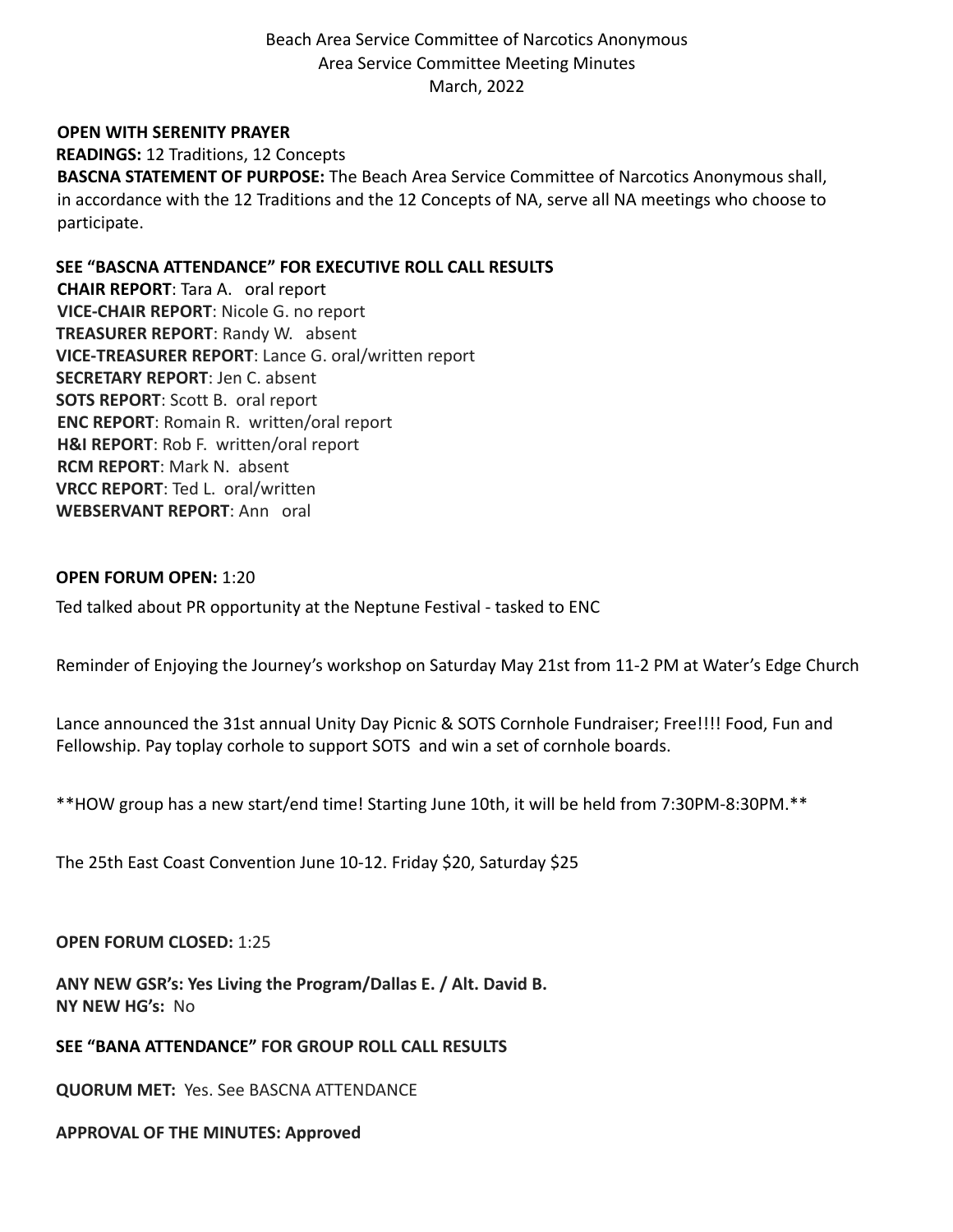# Beach Area Service Committee of Narcotics Anonymous Area Service Committee Meeting Minutes March, 2022

## **OLD BUSINESS: NONE**

**NEW BUSINESS:**

**2 Vacant positions: Vice Treasurer & Secretary**

**MOTION TO CLOSE**

**SECONDED MOTION**

**MEETING CLOSED:** 1:42

# **EXECUTIVE/SUBCOMMITTEE REPORTS:**

**CHAIR:**

**VICE CHAIR: NO REPORT**

**SECRETARY: NO REPORT**

**TREASURER: See attached**

**VICE TREASURER: NO REPORT**

**SOTS:**

**ENC:**

The ENC met April 2, 2022 with four recovering addicts in attendance. At this time, nothing has been presented from area for this committee. However, we continue to deliver mtg lists to a couple of substance abuse treatment centers in Virginia Beach. Locations that do not receive "H&I" in house.

In Loving Service,

Romaine P. ENC Chair

**RCM:**

**VRCC:** Greetings Members and GSRs of BANA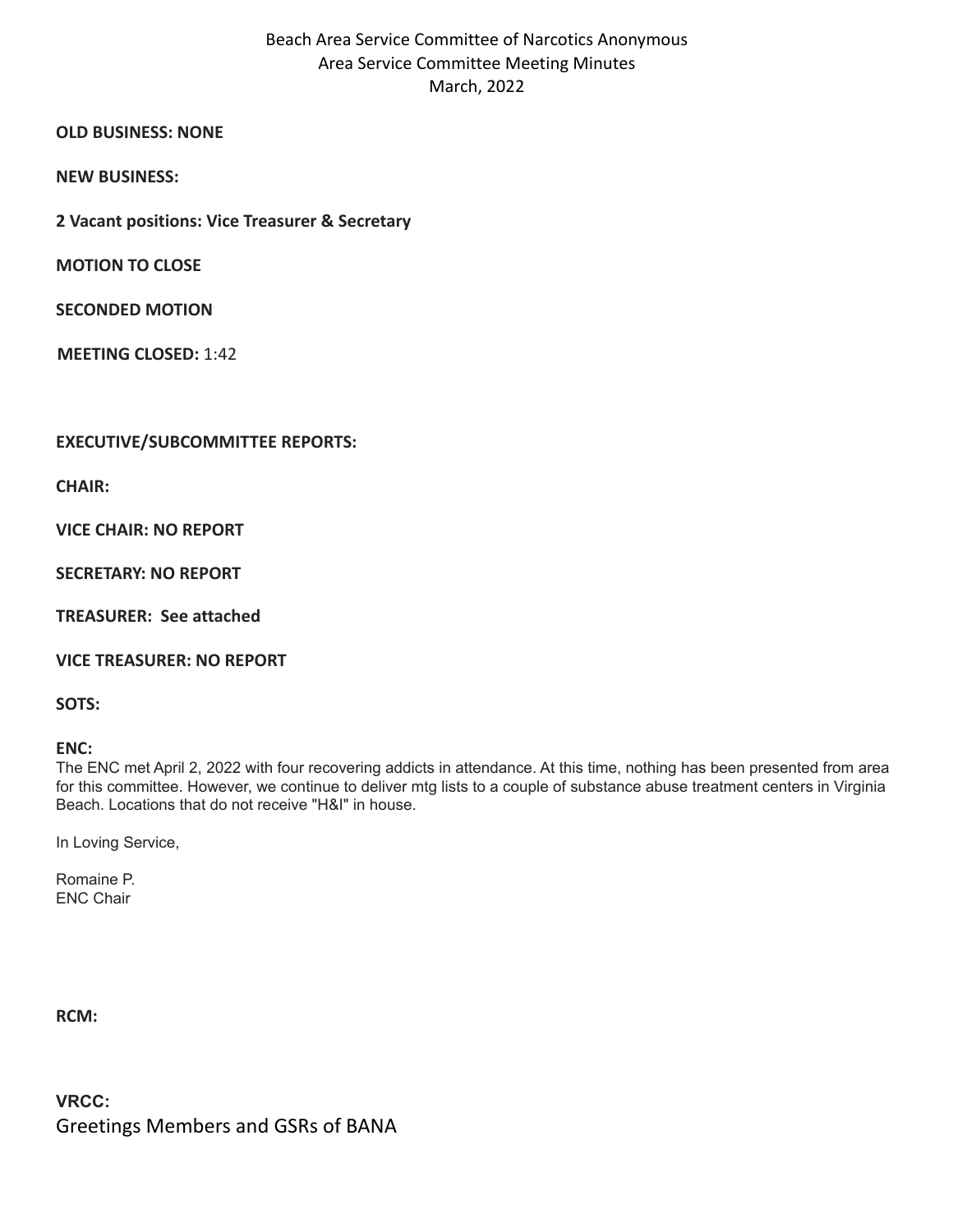The next VRCC meeting will be a VRCC Spiritual Retreat on Sat May 14 & 15th with most of Saturday's events taking place at Good Shepard Lutheran Church on Laskin Rd. Events should be kicking of 10 or 11 am. There will a AVCNA 40 Fun-Raiser on Sat nite 7:30 until 9pm. Please come out and meet the Executive Committee and Directors from around the Region. Show them some love. Also support our Host Committee for the 40<sup>th</sup>. AND they are always looking for new members.

Sunday May 15 will be our regular VRCC BOD meeting. Tentatively at the Doubletree on 19st. Open forum is noon to one. Anyone can ask questions during open forum. During the regular meeting Policy states: directors speaking first, execs and Host committee next in line, then if the chair recognizes someone that may add something to the topic. We end all business at 4pm.

On a positive note, the 40<sup>th</sup> AVCNA is going well and will succeed regardless of challenges. It's going to be an epic Convention. And everyone should want to be a part of it. There will be memories….

In Loving Service

Ted Logue Beach Director. (directors must use our full name on official documents)

# **Webservant:**

May 2022 Web Servant Report

BANA ASC,

The BANA website is up and running well with the latest versions of software available. Domain names are renewed until 2023.

Content on the site has greatly increased with all available past ASC Minutes published, policies and other admin documents available under Area Policy Documents.A new menu choice - News - is available to highlight any recent changes or announcements, and a Meeting Update tab under Meetings.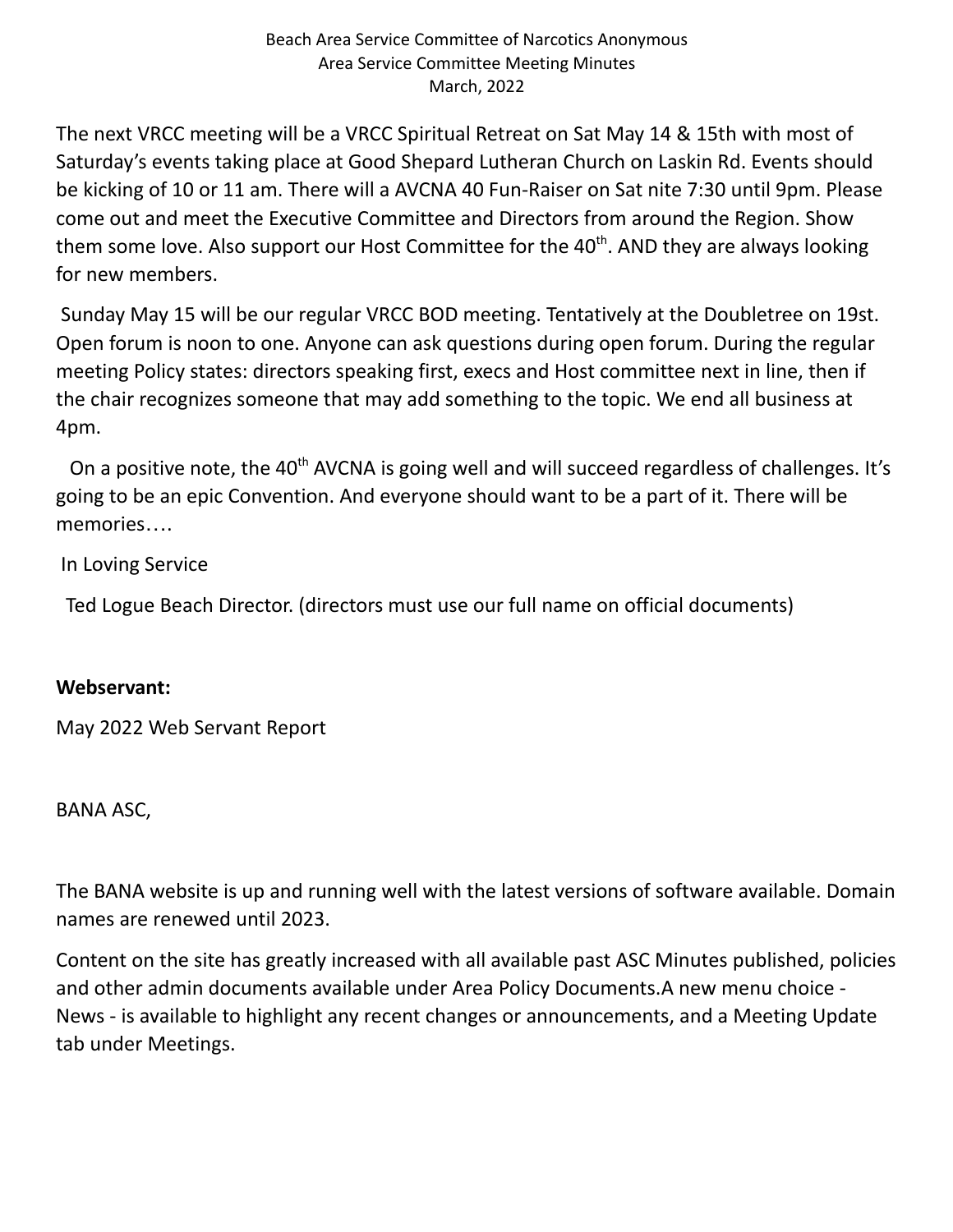# Beach Area Service Committee of Narcotics Anonymous Area Service Committee Meeting Minutes March, 2022

All Events submitted are posted to the Events page. All future ASC meetings are posted to the Calendar. The

A Meeting List Proof Sheet is going around to check information for your home group.

In Loving Service & Gratitude,

Ann V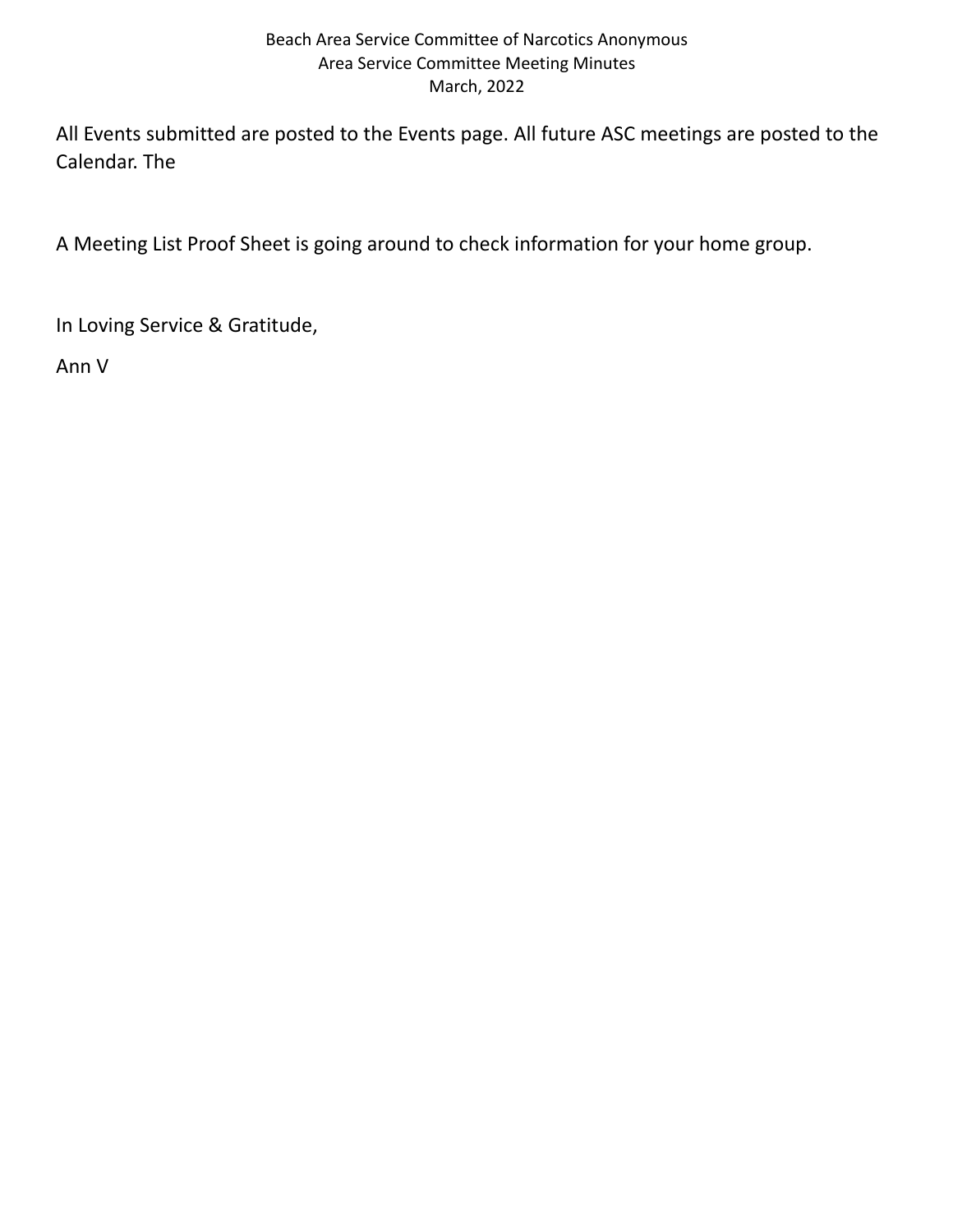| Beginning Balance \$1963<br>Paid Out \$271<br>Donations \$460<br>Ending Balance \$2152<br>We were able to make a \$24 Donation to Region and \$71 to SOTS |               |                 |       |
|-----------------------------------------------------------------------------------------------------------------------------------------------------------|---------------|-----------------|-------|
| <b>Beginning Balance</b>                                                                                                                                  | \$1,963       |                 |       |
|                                                                                                                                                           |               |                 |       |
| <b>Bills Paid</b>                                                                                                                                         | <b>Amount</b> |                 |       |
| <b>Rent - 1436</b>                                                                                                                                        | \$50          |                 |       |
| Meeting List Lance - 1437                                                                                                                                 | \$89          |                 |       |
| H&I Heather- 1438                                                                                                                                         | \$76          |                 |       |
| Printing Jen 1440                                                                                                                                         | \$56          |                 |       |
|                                                                                                                                                           |               |                 |       |
|                                                                                                                                                           |               |                 |       |
|                                                                                                                                                           |               |                 |       |
|                                                                                                                                                           |               |                 |       |
|                                                                                                                                                           |               |                 |       |
|                                                                                                                                                           |               |                 |       |
|                                                                                                                                                           |               |                 |       |
| <b>Annual Accruals</b>                                                                                                                                    | <b>Amount</b> |                 |       |
| Discretionary - \$250                                                                                                                                     | Formula       |                 |       |
| <b>ENC - \$960</b>                                                                                                                                        | \$80          |                 |       |
| Webservant - \$180                                                                                                                                        | \$15          |                 |       |
| PO Box - \$120                                                                                                                                            | \$10          |                 |       |
| <b>Travel - \$420</b>                                                                                                                                     | \$35          |                 |       |
| <b>Accrual Total</b>                                                                                                                                      |               | \$140 Total Out | \$271 |
| <b>Accrual Disbursals</b>                                                                                                                                 | <b>Amount</b> |                 |       |
| Discretionary                                                                                                                                             |               |                 |       |
| <b>ENC</b>                                                                                                                                                | \$22          |                 |       |
| Webservant Ann - 1442                                                                                                                                     | \$120         |                 |       |
| PO Box Sam - 1439                                                                                                                                         | \$100         |                 |       |
| <b>Travel</b>                                                                                                                                             |               |                 |       |
| <b>Donations</b>                                                                                                                                          | <b>Amount</b> |                 |       |
| <b>Choose Life</b>                                                                                                                                        |               |                 |       |
| <b>Enjoying The Journey</b>                                                                                                                               | \$25          |                 |       |
| <b>Fresh Start</b>                                                                                                                                        | \$50          |                 |       |
| Hope Ignited                                                                                                                                              |               |                 |       |
| <b>HOW</b>                                                                                                                                                | \$40          |                 |       |
| Journey Cont                                                                                                                                              |               |                 |       |
| <b>Kville Xroads</b>                                                                                                                                      | \$50          |                 |       |
| <b>LTP</b>                                                                                                                                                | \$25          |                 |       |
| <b>Midweek Peak</b>                                                                                                                                       |               |                 |       |
| No Matter What Club                                                                                                                                       |               |                 |       |
| Sat Night Men's                                                                                                                                           | \$30          |                 |       |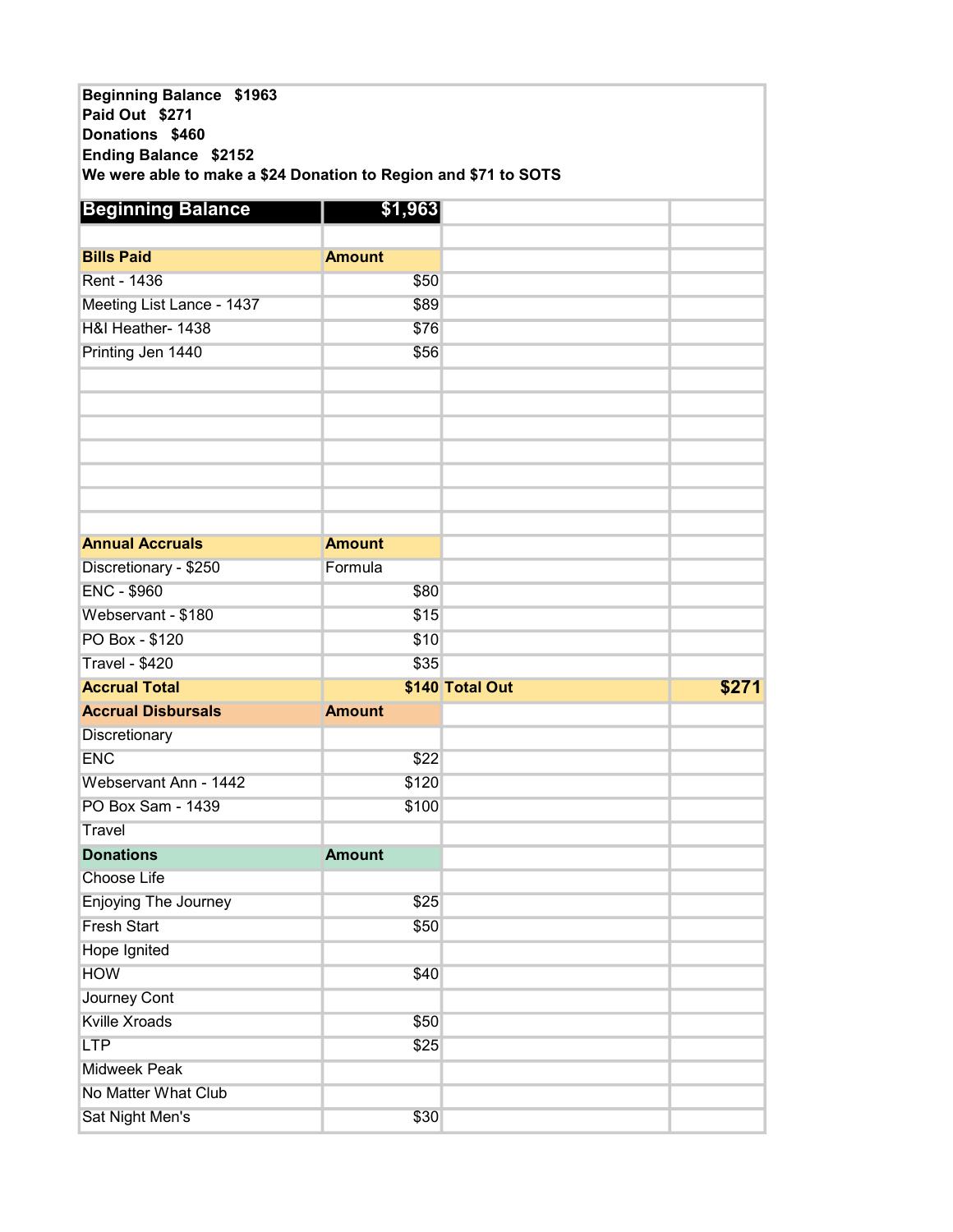| Shattering the Illusion                                       | \$20                                            |                                                   |         |  |
|---------------------------------------------------------------|-------------------------------------------------|---------------------------------------------------|---------|--|
| SNL                                                           | \$25                                            |                                                   |         |  |
| <b>Sunday Sanity</b>                                          |                                                 |                                                   |         |  |
| There is a Light                                              | \$30                                            |                                                   |         |  |
| <b>Trusted Servants</b>                                       | \$50                                            |                                                   |         |  |
| Wave of Recovery                                              | \$100                                           |                                                   |         |  |
| When at the end of the Road                                   | \$15                                            |                                                   |         |  |
|                                                               |                                                 |                                                   |         |  |
| <b>Group Donations</b>                                        | <b>Amount</b>                                   |                                                   |         |  |
|                                                               | \$460                                           |                                                   |         |  |
| Incoming                                                      | <b>Amount</b>                                   |                                                   |         |  |
|                                                               |                                                 |                                                   |         |  |
|                                                               |                                                 |                                                   |         |  |
|                                                               |                                                 | <b>Total In</b>                                   | \$460   |  |
| <b>Total Out</b>                                              | \$271                                           |                                                   |         |  |
| <b>Total In</b>                                               | \$460                                           |                                                   |         |  |
| <b>Preliminary Working Balance</b>                            | \$1,195                                         |                                                   |         |  |
| <b>Prudent Reserve</b>                                        | \$620                                           |                                                   |         |  |
| <b>Working Balance</b>                                        | \$435                                           |                                                   |         |  |
| <b>Working Balance (less next month's operating expenses)</b> |                                                 |                                                   | \$95    |  |
|                                                               |                                                 |                                                   |         |  |
|                                                               | 25% Region                                      |                                                   | \$24    |  |
|                                                               | 50% SOTS - Increase to 75% at Discretionary Cap | \$71                                              |         |  |
|                                                               |                                                 | 25% Discretionary - Decrease to Zero at \$250 Cap |         |  |
|                                                               |                                                 |                                                   |         |  |
|                                                               |                                                 | Accrual Formula - Insert in                       |         |  |
| <b>Accrual Balance</b>                                        | <b>Amount</b>                                   | column B following month                          |         |  |
| <b>Discretionary Accrual</b>                                  | \$250                                           | \$250                                             |         |  |
| <b>ENC Accrual</b>                                            | \$218                                           | \$276                                             |         |  |
| <b>Webservant Accrual</b>                                     | \$180                                           | \$75                                              |         |  |
| PO Box Accrual                                                | \$120                                           | \$30                                              |         |  |
| Travel                                                        | \$189                                           | \$224                                             |         |  |
| <b>Total</b>                                                  | \$957                                           |                                                   |         |  |
|                                                               |                                                 | <b>Ending Balance</b>                             | \$2,152 |  |
|                                                               |                                                 |                                                   |         |  |
|                                                               |                                                 |                                                   |         |  |
|                                                               |                                                 |                                                   |         |  |
|                                                               |                                                 |                                                   |         |  |
|                                                               |                                                 |                                                   |         |  |
|                                                               |                                                 |                                                   |         |  |
|                                                               |                                                 |                                                   |         |  |
|                                                               |                                                 |                                                   |         |  |
|                                                               |                                                 |                                                   |         |  |
|                                                               |                                                 |                                                   |         |  |